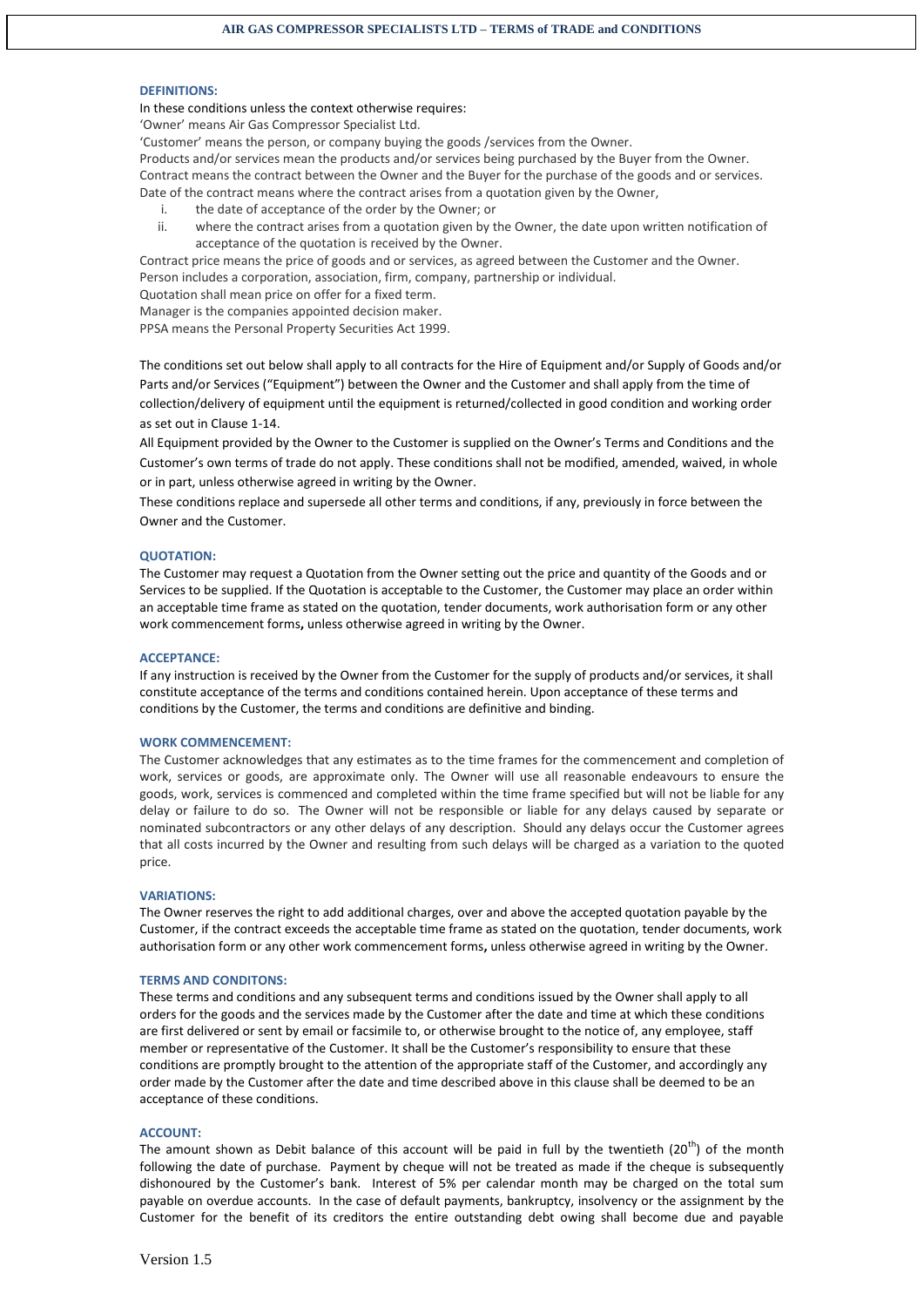immediately at the option of the Owner. All costs (including solicitors/client basis) of recovering overdue amounts will be due and payable by the Customer.

## **OWNERSHIP:**

Ownership in any Equipment supplied by the Owner shall not pass to the Customer unless and until all monies owed by the Customer to the Owner for both Equipment/Services and any Equipment/Services supplied to at any time to the Customer. Nothing in this condition shall prevent the sale by the Customer of the Equipment in the normal course of the Customer's business, but the Customer acknowledges that the proceeds of any such sale will be held in trust is a separate account for the Owner and that the Customer stands in a fiduciary relationship with the Owner

### **REPOSSESSION:**

The customer acknowledges the right of the Owner or its representative or agent to enter any premises in which the Customer has stored such Equipment and to take possession of the Equipment if payment has not been made within the stipulated time, or the Customer has become bankrupt or, in the case of a body corporate a receiver or a liquidator is appointed, or the Customer have indicated that the Customer is unwilling or unable to pay for the Equipment.

### **RISK:**

The Equipment shall be at risk of the Customer from the time the Equipment leaves the Owners premise.

### **RETURN OF EQUIPMENT:**

No Equipment will be accepted for return without prior agreement by the Owner. Such agreement shall always be subject to receipt of Equipment free of freight charges to the Owner, in good order and condition and suitable for resale and returned within 14 days of receipt and the quotation of the relevant invoice number. A service charge may be applied to defray administrative and handling costs equal to 10% of the price of the procured Equipment returned, unless expressly waived by the company.

### **PRICE:**

The Price shall be as indicated on invoices provided by the Owner to the Customer in respect of products and/ or services supplied; or

- 1.1 The Price shall be the Price of the Owner's current Price at the date of delivery of any goods.
- 1.2 Time for payment for the products and/or services shall be of the essence and will be stated on the invoice, quotation, tender documents, work authorisation form or any other work commencement forms. If no time is stated then payment shall be due prior, to delivery of any goods and or services.
- 1.3 The Customer agrees that the cost Price shall be determined by the Owner, and shall take into consideration "one-off" costs such as design and production.
- 1.4 The Owner reserves the right to implement a surcharge for alterations to specifications of products and or services after the order has been placed.
- 1.5 The Owner reserves the right to implement 'extra charges' for variation on goods, equipment, services after the order has been placed
- 1.6 Notwithstanding anything contained in this clause or the quotation, the price of the goods and/or services may be increased by the amount of any reasonable increase in cost of supply of the goods or services between the date upon which the quotation is delivered to the Customer and the date upon which the goods or services are supplied

## **CHARGES:**

| 2.1 | Equipment may be hired for a) daily, b) weekly, c) monthly, or e) as agreed to in writing. The "Hire                                                                                                         |
|-----|--------------------------------------------------------------------------------------------------------------------------------------------------------------------------------------------------------------|
|     | Periods" are as defined in clause 2.2 certain Equipment may carry minimum hiring periods.                                                                                                                    |
| 2.2 | Hire Periods, Usage and Maximum periods of usage are:                                                                                                                                                        |
|     | "Day/Daily" means up to 8hrs in any 24 hour period                                                                                                                                                           |
|     | "Week/Weekly" means 5 days                                                                                                                                                                                   |
|     | "Monthly" means 4 weeks unless a Calendar month is specified                                                                                                                                                 |
|     | "Minimum Period" is a period up to and not exceeding 8hrs from collection to return                                                                                                                          |
|     | "Standby" means not used/run; backup Equipment only                                                                                                                                                          |
|     | "Runtime" means the hrs/days the Equipment is being used/run                                                                                                                                                 |
| 2.3 | The hire period is reckoned from the date/time on which the Equipment leaves the Owner's premises                                                                                                            |
|     | until it arrives there again or this hire agreement is terminated pursuant to clause 3.11, 3.12 & 5.1, 5.2,<br>5.3                                                                                           |
| 2.4 | If the Equipment is used for more than 8 hours in a single day the Owner will charge extra hours at a pro<br>rata or extra shift(s) rate unless otherwise agreed to in writing prior to the hire commencing. |
| 2.5 | The Owner will negotiate longer term hire periods, charge/daily rates. The period of hire and                                                                                                                |
|     | charge/daily rate must be confirmed by the Owner in writing prior to the hire commencing.                                                                                                                    |
| 2.6 | No allowance whatever can be made for the time during which the Equipment is not in use, unless                                                                                                              |
|     | special arrangements are made before and confirmed in writing. "Time out Not time used".                                                                                                                     |
| 2.7 | The Owner may accept a stand-down of the Equipment but this must be negotiated and agreed to in<br>writing prior to the hire commencing                                                                      |

2.8 The hire charge will be solely as specified by the Owner and maybe changed by the Owner at its sole discretion by notifying the Customer in writing 7 days prior to any rate change taking effect.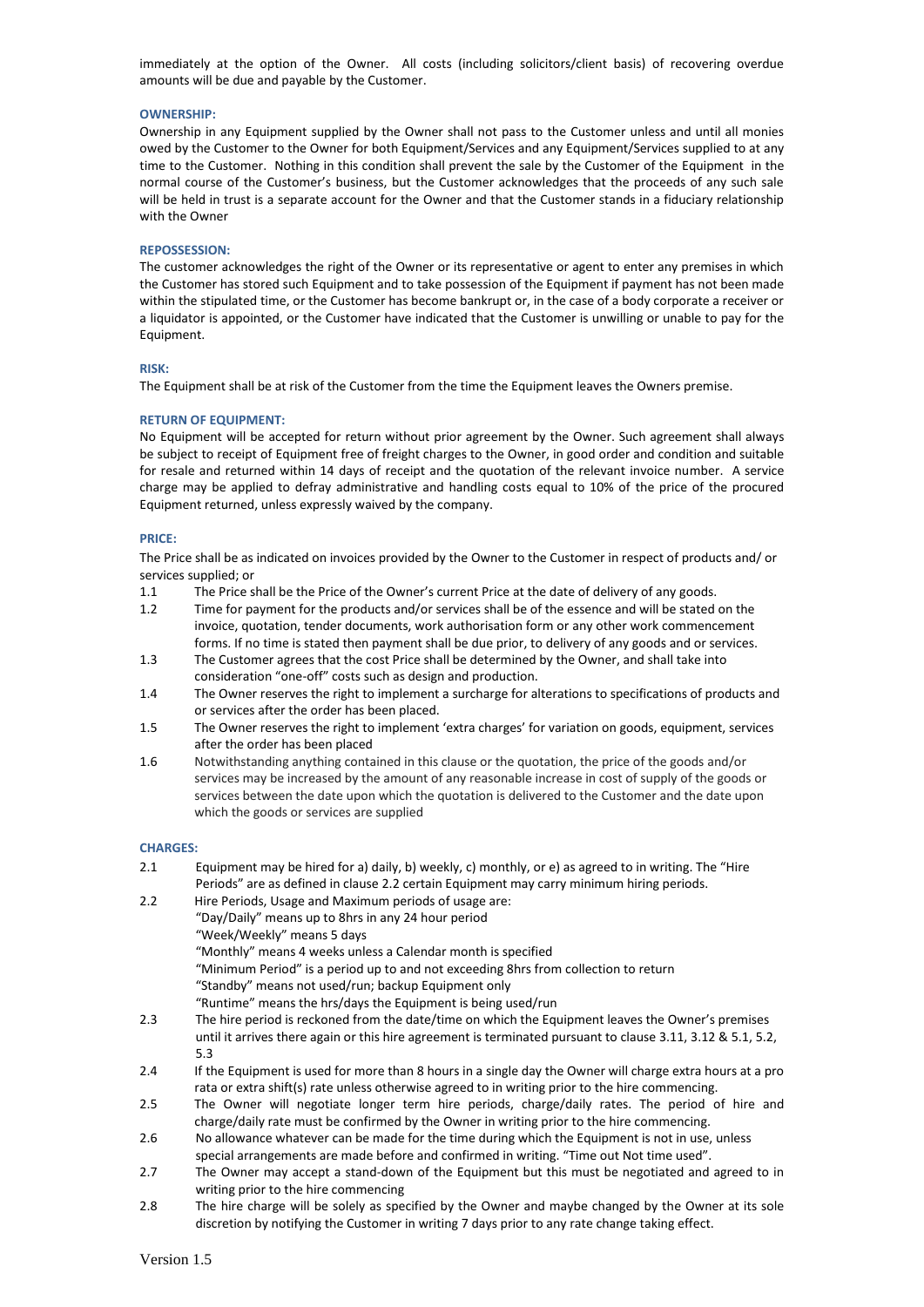- 2.9 The Customer shall pay as invoiced for the Hire Period for all materials used, loss and damage, waiver charges (if applicable), delivery/ removal costs, excess use / pro-rata charges, damage to or loss of the Equipment, cleaning costs (if any), default interest for late payment.
- 2.10 The Customer shall pay as invoiced for all servicing, maintenance and repair work
- 2.11 The cost of reconditioning Equipment blunted by use or rendered unfit for further service, without repairs, will be on-charged to the Customer and the Customer shall pay as invoiced

# **PAYMENT AND DEFAULT INTEREST:**

- 3.1 All charges are plus GST unless otherwise indicated.
- 3.2 For hire of Equipment, the Customer may be required to pay a deposit of not less than the estimated total charge
- 3.3 On return of the Equipment in good order and condition, the actual total charges will be calculated and the Customer will either pay or be refunded with the difference between the deposit and the total charge
- 3.4 For purchase of Equipment the Customer will pay the owner the agreed price. Risk passes on delivery of equipment.
- 3.5 Any agreed discount for charge account customers is claimable ONLY if the account is paid by the **20TH OF THE MONTH** following the date of the invoice.
- 3.6 The Customer must not make any claim for credit more than 14 days after the date of the invoice
- 3.7 Without prejudice to the Owners other remedies under these conditions at law or otherwise, the Customer will pay default interest at the rate of 5% per calendar month on all outstanding amounts from the end of the agreed Hire Period or from the  $20<sup>th</sup>$  of the month from the date of invoice until all monies have been paid in full.
- 3.8 No credit shall be extended on overdue accounts.
- 3.9 The Customer shall pay to the Owner all costs and expenses incurred by the Owner in recovering money or in connection with the exercise or attempted exercise of any of its right or remedies under this contract including commissions and legal costs, solicitor and client basis.
- 3.10 The Customer must make all payments due under this contract without set-off or deduction of any kind.
- 3.11 Without prejudice to any other remedies the Owner may have, if at any time the Customer is in breach of any obligation (including those relating to payment), the Owner may suspend or terminate the supply of Goods and or Services to the Customer and any of its other obligations under the terms and conditions. The Owner will not be liable to the Customer for any loss or damage the Customer suffers because the Owner exercised its rights under this clause.
- 3.12 In the event that:
	- a. any money payable to the Owner becomes overdue, or in the Owner's opinion the Customer will be unable to meet its payments as they fall due; or
	- b. the Customer becomes insolvent, convenes a meeting with its creditors or proposes or enters into an arrangement with creditors, or makes an assignment for the benefit of its creditors; or
	- c. a receiver, manager, liquidator (provisional or otherwise) or similar person is appointed in respect of the Customer or any asset of the Customer; then without prejudice to the Owner's other remedies at law
	- d. the Owner shall be entitled to cancel all or any part of any order of the Customer that remains unperformed in addition to, and without prejudice to any other remedies; and all amounts owing to the Owner shall, whether or not due for payment, immediately become payable.

# **DELIVERY AND REMOVAL:**

- 4.1 Delivery and removal charge payable by the Customer is in addition to the Equipment costs
- 4.2 The Customer authorises the Owner to bring the Owners vehicle onto the place where the Equipment is to be used or is located to deliver and/or remove the Equipment either on the expiry of the hire period or on the breach by the Customer of any term in this contract.
- 4.3 The Customer indemnifies the Owner against any cost, claim, damage, expense or liability suffered or incurred by the Owner whether arising directly or indirectly from the Owners actions under this clause.
- 4.4 The Customer must make any requests for removal firstly by phone and then followed by email confirmation at the completion of the hire to the Owner.

## **OWNERS RIGHT TO CANCEL:**

- 5.1 If the Owner believes the Equipment to be at risk for any reason whatsoever including but not limited to the manner of its use by the Customer or adverse weather or work conditions, or that the Customer is unable to, or might be unable to pay any hire charge or purchase price the Owner may take action as necessary to retake possession of the Equipment. Accordingly the Customer grants the Owner or will procure that the Owner is granted and irrevocable right and authority to enter at any time onto any place where the Equipment is situated or thought to be situated to remove the Equipment.
- 5.2 The Customer indemnifies the Owner against any cost, claim, damage, expense or liability suffered or incurred by the Owner whether arising directly or indirectly from the Owner exercising its rights under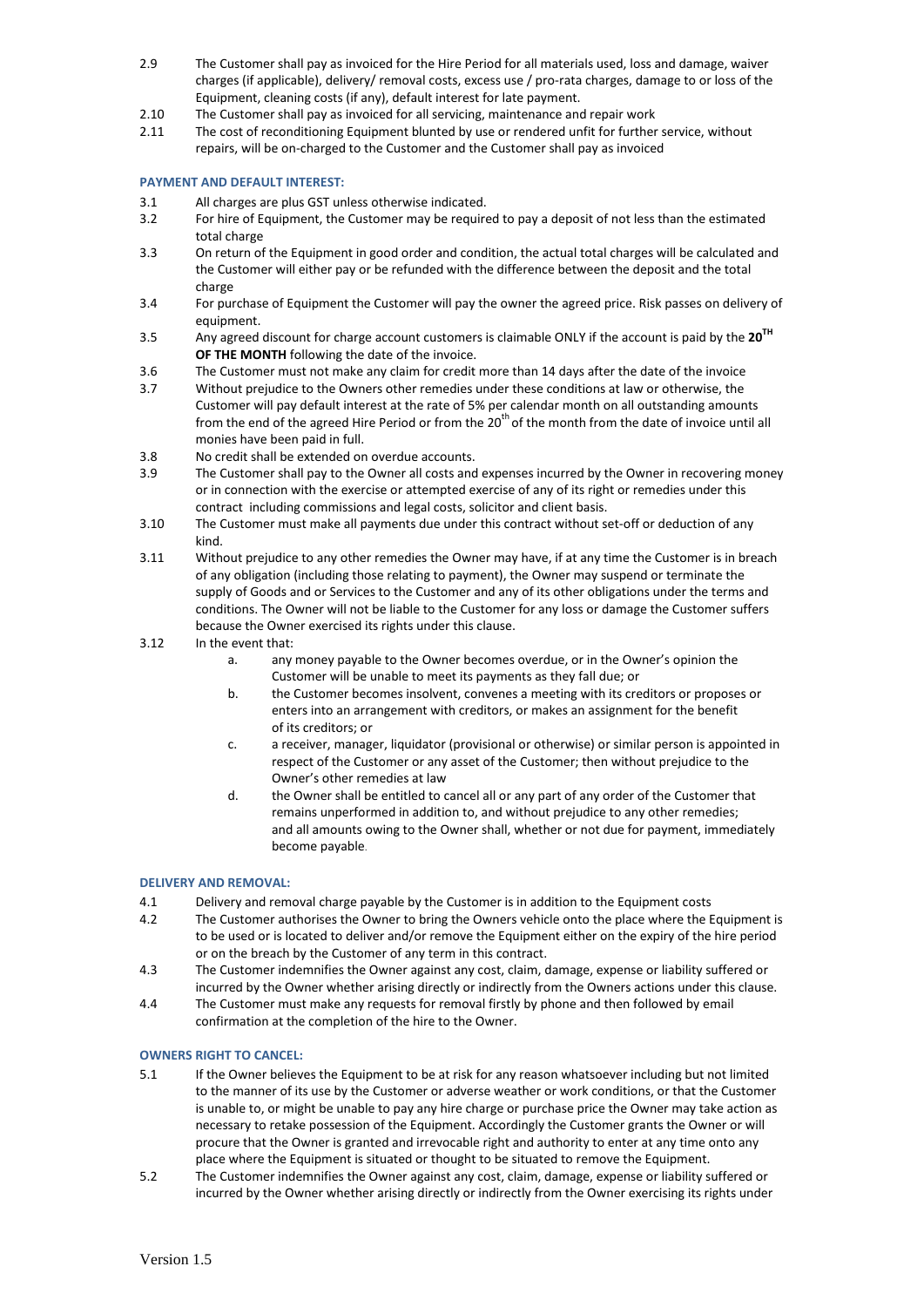this clause or otherwise acting to recover any Equipment hired or monies payable by the Customer pursuant to this contract.

5.3 The Owner will not be liable to the Customer or any other person's for loss suffered or liability incurred arising from cancellation or repossession of the Equipment.

## **NO ASSIGNMENT:**

6.1 This contract is personal to the Customer and is not capable of assignment whether in whole or part by the Customer.

# **CUSTOMERS OBLIGATIONS:**

- 7.1 Pay all hire charges and other charges, fees, taxes, levies, duties and imposts that become due and payable under a hire agreement executed with the Owner.
- 7.2 Pay to the Owner any debts under the payment terms agreed to in these conditions of trading
- 7.3 Subject to clause 9 (INSURANCE) in the case of hired Equipment, the Customer is responsible for any loss or damage to the Equipment from the time the Equipment leaves the Owners premise until it is returned to the Owners possession.
- 7.4 The Customer shall notify the Owner in writing immediately if the Equipment is lost or damaged and shall follow all reasonable instructions of the Owner.
- 7.5 The Customer indemnifies the Owner for all losses, including any breach of any legislation, arising out of or in any way related to the use of the Equipment by the Customer and the Customer hereby warrants that the Customer holds insurance to cover the Customer's liabilities arising from or relating to the use of the Equipment.
- 7.6 The Customer indemnifies the Owner against the destruction or loss of the Equipment by any means or for any reason whatsoever, including lawful confiscation.
- 7.7 The Customer agrees that should any Equipment require maintenance and/or repairs and / or servicing shall be affected only by the Owner or its duly authorised agent at the cost of the Customer.
- 7.8 The Customer agrees that all such maintenance and/or repairs and / or servicing shall, (including by way of example the supply of all necessary parts, oils, grease and fuel) is at the cost of the Customer and additional to the Hire Charges.
- 7.9 In the case of damage to the Equipment, however caused, the Customer shall be responsible for and indemnify the Owner for the full cost of any repairs to restore the Equipment to the condition it was in at the time of the hire.
- 7.10 In the case of loss of the Equipment, however caused, the Customer shall be responsible for and indemnify the Owner for the full cost to the Owner of replacing the Equipment within a period of time agreeable to the Owner.
- 7.11 In addition the Customer shall be responsible for and indemnify the Owner for any loss of revenue suffered by the Owner due to the unavailability of the Equipment for hire and or sale due to loss or damage.
- 7.12 The Customer is responsible for:
	- a. Taking proper and reasonable care of the Equipment, if the Equipment is hired, return in good order and condition and
	- b. Satisfying themselves regarding the suitability and fitness for the purpose intended of hired items upon receipt of the items; and
	- c. Acknowledge that in no way has it relied on any verbal representations made by or on behalf of the Owner in respect of the Equipment, its purpose, performance or use.
	- d. Use the Equipment only for the purpose for which the manufacturer designed and intended it to be used.
	- e. Using the Equipment in a lawful manner with due regard to all laws and regulations pertaining to the use of such Equipment and regulations pertaining to the use of such Equipment; and
	- f. If the Equipment is hired, immediately notify the Owner by telephone upon occurrence of the following events:-
		- Movement of the Equipment from one location to another.
		- Breakdown or malfunction of the Equipment.
		- Failure of the Equipment to perform to specification.
		- Loss or damage to the Equipment.

If such notification is not received by the Owner, the Customer may be liable for any extra costs incurred by the Owner as a consequence.

- g. Be responsible for all daily maintenance routines as outlined in the manufacturers specifications or as in instructions provided by the Owner. These shall include but not be limited to checking the condition of and levels of
	- Batteries, oils, lubricants, coolants, drive belts and tyres and making any deficiencies good.
- h. Transport charges incurred at the request of the Customer will be to the Customer's account unless otherwise agreed in writing by the Owner.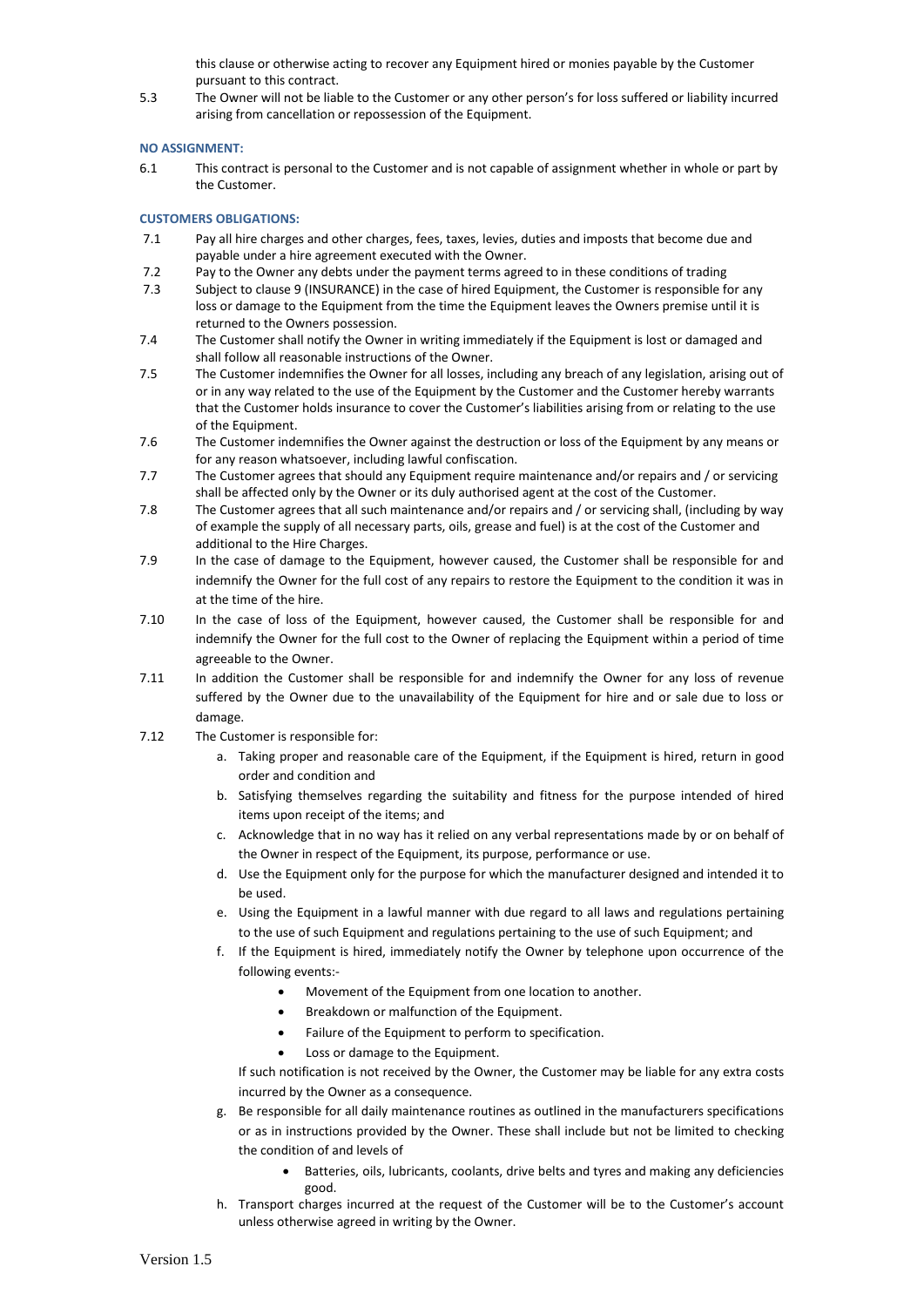- i. Clean the Equipment thoroughly at the conclusion of the hire. If the Equipment is not cleaned to the Owner's satisfaction, the Customer shall be liable for a cleaning fee charged by the Owner.
- j. Ensure the Equipment is securely stored when not in use.
- k. Any loss of or damage, abuse or vandalism to the Equipment, howsoever caused, reasonable fair wear and tear excepted. Such reasonable fair wear and tear is to be decided solely and completely at the Owner's discretion.
- l. Agree to indemnify and keep indemnified the Owner against any and all actions, suits, proceedings, claims, demands, costs and expenses howsoever incurred in relation to the Owner exercising its rights.
- m. Confirm with the Company the rates and charges applicable to the hire prior to the hire commencing.
- n. Except as permitted by the Consumers Guarantee Act 1993, not bring or threaten to bring claim against the Owner for loss or damage incurred or threatened against the Customer or arising directly or indirectly from the Customer's use of the Equipment; and
- o. Indemnifying the Owner against any claim made by any person against the Owner for any loss suffered or liability incurred arising directly or indirectly out of the Customer's use or possession of the Equipment.
- p. Any damage to the Equipment by any party other than the Owner; whether malicious, negligent or accidental
- q. The cost of repair or replacement of any Equipment which have been modified or altered in any way by any person other than the Owner.
- r. The repair or replacement of the Equipment where any action by the Customer or any person other than the Owner invalidates any warranty for the Equipment given to the Owner by its manufacturer or supplier and the Customer will pay to the Owner in relation to repair or replacement of the Equipment and any other loss suffered by the Owner.
- 7.13 The Customer warrants that all persons who use the Equipment shall be COMPETENT and QUALIFIED to use the Equipment, shall have received the correct training, shall use the Equipment in the manner it was designed to be used, and follow any directions from the Owner, local authorities, codes of practice or from the manufacturer of the Equipment relating to the use and control of the Equipment and person using said Equipment to the Health and Safety in Employment Act 1992 and all other relevant legislation.
- 7.14 If the Customer is not an individual, the person who signs for the Equipment on behalf of the Customer, warrants that they have the authority to bind the Customer and will, in any event, be personally liable for the performance of the obligations of the Customer.

## **PERSONAL PROPERTIES SECURITIES ACT 1999 (PPSA):**

- 8.1 Hire or acquisition of Equipment may create a security interest in the Equipment. If so, the provisions of this clause 7 apply. All terms in this clause 7 have the meaning given in the PPSA and section references are sections to sections of the PPSA.
- 8.2 On the request of the Owner the Customer shall promptly execute any documents, provide all necessary information and do anything else required by the Owner to ensure that the security interest created under this contract constitutes a perfected security interest in the Equipment and their proceeds which will have priority over all other security interests in the Equipment.
- 8.3 The Customer will pay to the Owner all fees and expenses incurred by the Owner in relation to the filing of a financial statement in connection to this contract.
- 8.4 The Customer waives its rights under sections 114(1) a), 16, 117, 119, 120, (2), 121, 125, 129, 131, 132, 133, 134 and 148 of the PPSA.
- 8.5 The Customer waivers its rights to receive a copy of any verification statement relating to the Owner registering, changing or renewing any financing statement on the Personal Properties Securities Register.

## **INSURANCE:**

- 9.1 The Equipment shall be at the sole risk of the Customer from the time the Equipment leaves the Owners site until return to the Owners site.
- 9.2 The Customer will affect full replacement insurance (with no depreciation) in the joint names of the Customer and the Owner against loss or damage however caused, and will provide proof of such insurance to the Owner upon request.

## **LIMITATION OF LIABILITY:**

10.1 Except when the owner is in breach of a guarantee in terms of the Consumer Guarantees Act 1993, the Customer in entering into this contract acknowledges that in all other circumstances whatsoever the Owner shall not be liable for direct or consequential damage or loss or expense whatsoever and howsoever arising (whether in contact or in tort) including that resulting from the negligence of the Owner or arising by operation of law and whether suffered by the Customer and/or any third party for any amount that exceeds the amount actually paid by the Customer to the Owner pursuant to this contract.